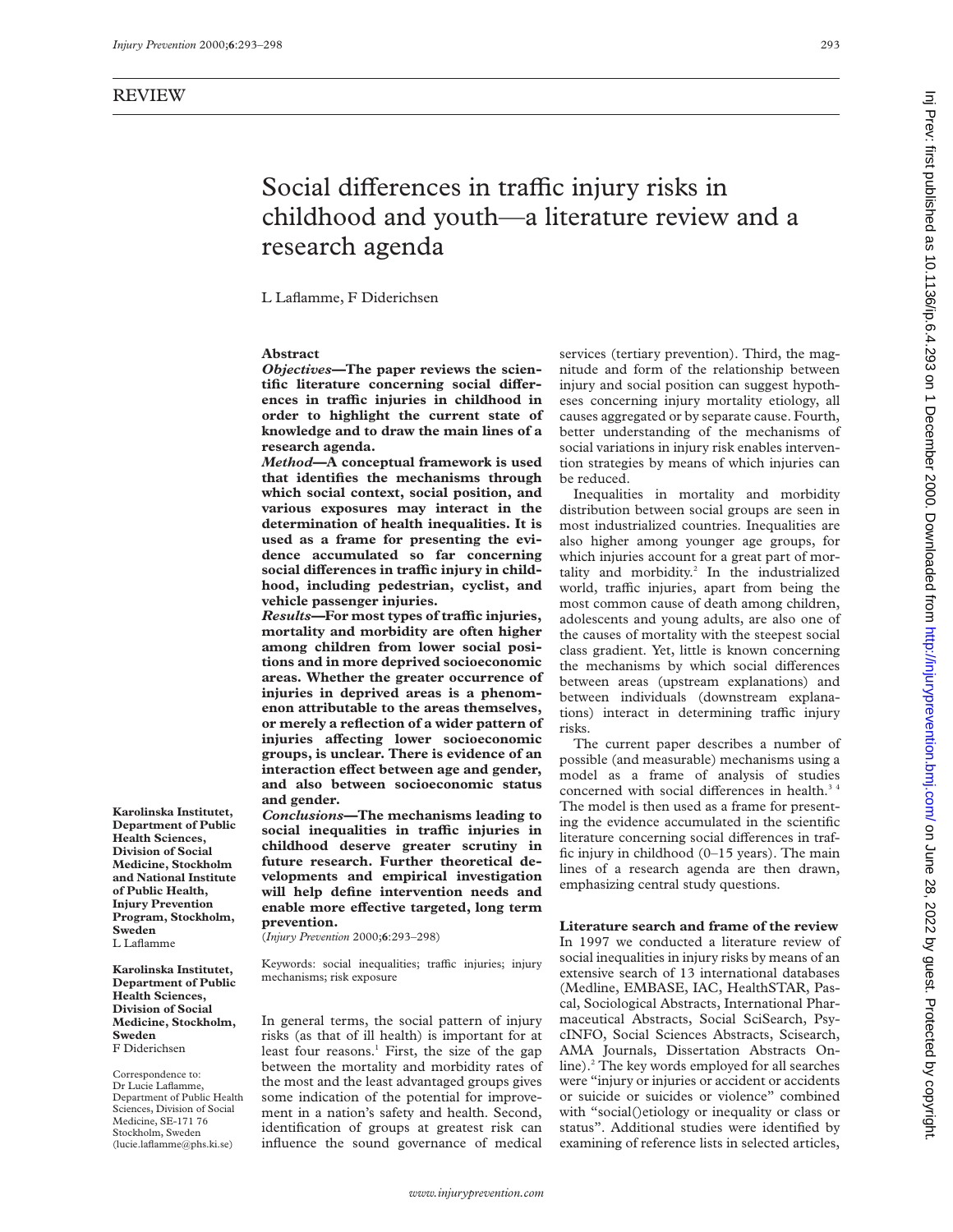

*Figure 1 A conceptual framework for studying the impact on injury of social position and social context.3 4*

and through scrutiny of the 1997 and 1998 issues of peer reviewed scientific journals (*BMJ*, the *Lancet*, *Social Science and Medicine*, the *American Journal of Public Health, Injury Prevention* , *Safety Science*, and *Accident Analysis and Prevention*).

For this paper, we included only empirical studies published in indexed (refereed) international journals and dealing with social differences between individuals (downstream explanations) or areas (upstream explanations) in all categories of traffic injuries in childhood.

We adopted a conceptual framework developed by Diderichsen and Hallqvist<sup>3</sup> (see also Diderichsen et al<sup>4</sup>) that integrates downstream and upstream explanations of social differentials in health and safety (as summarized in Laflamme 2 ) and highlights the manner in which social context and social position may interact, via a number of different mechanisms (see fig  $1$ ).

At an individual level, two downstream mechanisms may come into play in the relationship between social position and injury: differential exposure (I) and differential susceptibility (II). Contextual influences are highlighted by four entry points, each of which refers to a different mechanism. Social context is regarded as encompassing interwoven elements in the physical, cultural, social, and economic environments that characterize a neighborhood or society. There are impacts of social context on social stratification (A), on differential exposure  $(B)$ , on differential susceptibility (C), and directly on health (D). Emphasis is placed on how prevailing physical and social settings interact with and influence the pathways from social position to injury.

In the last part of this paper, the model will be used to draw the main lines of a research agenda. In the text below, it serves as a basis to review the knowledge accumulated so far, presenting in turns the empirical evidence regarding the three main components of the model: social context, social position, and exposures (both transient and latent ones).

#### **Results**

#### SOCIAL CONTEXT

Most of the reviewed literature considered the spatial distribution of injuries, comparing aggregated social characteristics, for example, by census tract. Two distinct designs were employed: (1) geographic areas were grouped

by socioeconomic status and injury rates were compared across socioeconomic groups or (2) areas were grouped by level of injury risk, and socioeconomic characteristics were compared across risk levels. Despite intrinsic conceptual differences between the two approaches,<sup>5</sup> the findings of both generally suggest that injury risks increase with socioeconomic deprivation. There follow accounts of studies with relevant themes organized under separate subheadings.

# *Socioeconomic characteristics and differences in injury risks*

Dougherty *et al* observed that the annual injury rate (fatal and non-fatal injuries) of children (0–14 years) living in the poorest income quintile neighborhoods of Montreal city was four times that of children living in the least poor neighborhoods.<sup>6</sup> Differences in mortality rates throughout urban Canada did not follow such a consistent and significant pattern, however, although rates were consistently highest in the poorest income quintile. Also, social inequalities in mortality between census tracts were much more pronounced for pedestrians than for bicyclists. These differences were explained largely by differential exposure levels: cyclists from lower social class census tracts perhaps being more likely to venture outside their own (relatively dangerous) neighborhood or local area, whereas young pedestrians are more likely to remain near their home.

In a study in Nottingham (UK), Kendrick also analyzed pedestrian injuries among children under 12, and calculated a zone deprivation score on the basis of low income, unemployment, lack of skills, poor housing, poor health, and family problems. <sup>7</sup> Zones were categorized into areas of extreme, serious, moderate, and below average disadvantage. The investigators found a significantly higher injury rate in deprived areas, and a doseresponse relationship between degree of deprivation and injury rates.

#### *Injury rates and differences in socioeconomic characteristics*

Preston reported that the injury rate for child pedestrians was much higher in some areas of Manchester and Salford (UK) than in others. 8 She observed that the injury rate correlated with distance of the area from the town center and with an index of social class for the area (but only for boys). She concluded that the differences are due to a lack of safe playspace in unsafe areas.

In a study in Memphis (US), Rivara and Barber observed that census tracts with reported pedestrian injuries had twice the percentage of non-white inhabitants, lower household incomes, more children living in female headed households, more families living below the poverty line, and greater household crowding compared with census tracts without reported injuries. <sup>9</sup> Crowded housing per acre was the single variable that best predicted the number of injuries per acre.

Another study compared the means of various ecological variables in high and low risk traffic injury areas in Montreal.<sup>10</sup> The results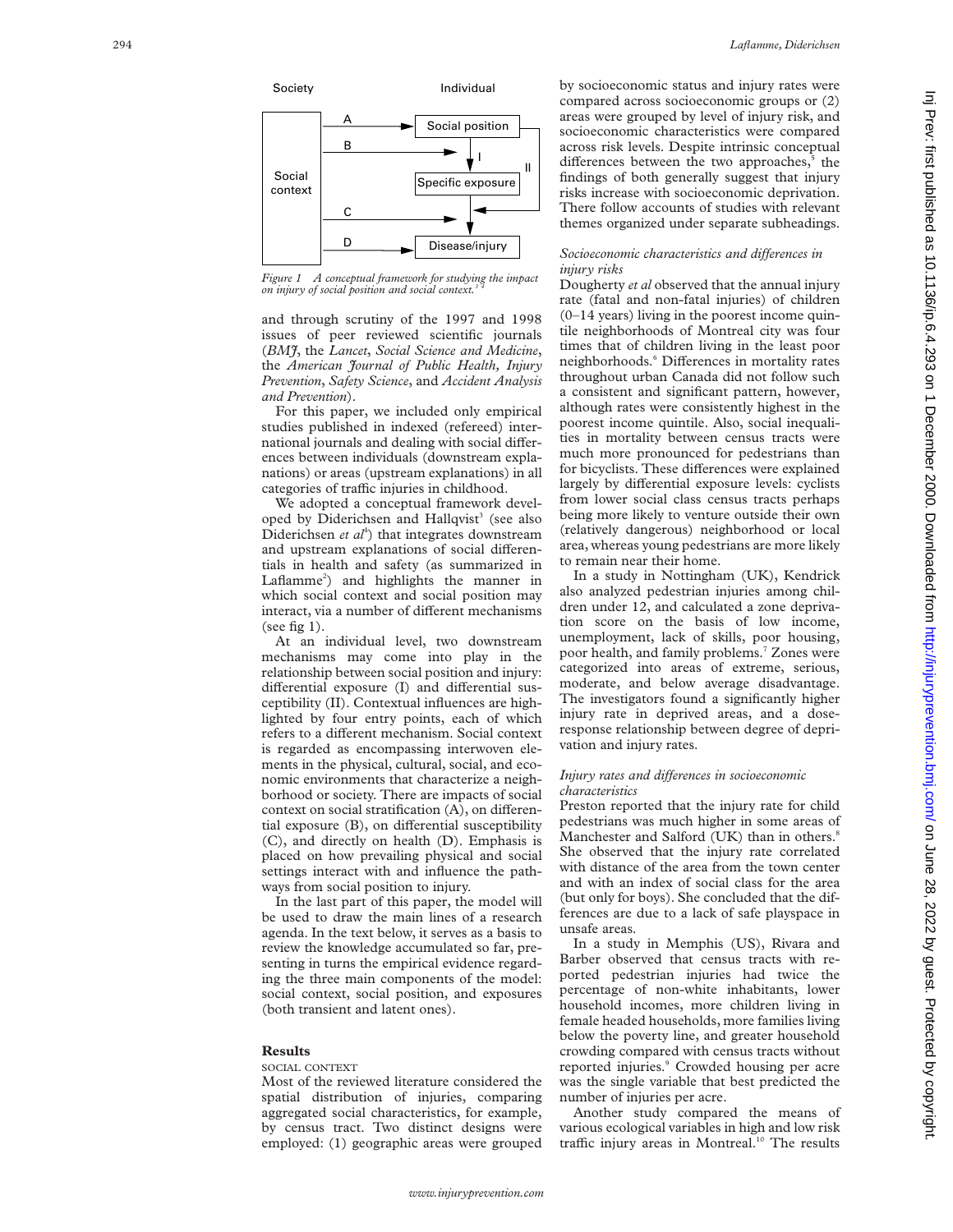showed that pedestrian injuries had a particular spatial pattern, with high risk zones being characterized by high population density, fast moving traffic, and the absence of parks. Levels of education, income, and housing were significantly lower in the so-called high risk zones. (The same also applied in the case of bicycle related injuries. $11$ )

Similar results concerning pedestrian injuries were obtained in Calgary (Canada).<sup>12</sup> This study revealed significant correlations between areas with greater pedestrian injury (and crime) rates and percentage of housing with government subsidy, population density, percentage of unemployed, percentage of community space as public park (a negative association), and percentage of persons of low birth weight.

A study in Hartford (US), concerned with pedestrians younger than 15, compared census tracts classified as high frequency, moderate frequency, or low frequency with regard to motor vehicle collisions.<sup>13</sup> High frequency tracts had greater proportions of children and non-white residents than moderate frequency or low frequency tracts. The former were also characterized by a high proportion of households headed by females living below the poverty line. In addition, high frequency tracts had a greater number of children per acre than moderate or low tracts (see also Preston<sup>8</sup>). Children per acre was the variable with the strongest association with collision frequency, and remained the most consistent predictor after controlling for other variables.

Finally, on performing an area analysis of child injury morbidity in Auckland, New Zealand, Roberts *et al* observed that total injury morbidity, pedestrian injuries, and motor vehicle occupant injuries were strongly correlated with census area unit employment rates.<sup>14</sup>

#### *Other designs for ecological studies*

The importance of the environment as a pedestrian injury risk determinant is highlighted in a small scale American study conducted by Mueller *et al*. <sup>15</sup> Using a casecontrol design, various environmental and traffic characteristics were assessed after visits to the neighborhoods of all subjects. Children living in multifamily dwellings had 5.5 times greater risk than children living in single family homes. In general, areas with busier streets (greater posted vehicle speeds) and/or greater traffic volumes were associated with increased risk of pedestrian injury.

#### SOCIAL POSITION

# *Income (of head of family)*

An injury rate that decreased with increasing income (of head of family) was found in a study of children under 20 conducted in Boston (US).16 This finding was explained by the fact that low family income in an urban center served as Boston is by major public transit systems may result in relatively lower exposures to private motor vehicle occupancy than in areas where private vehicle ownership may be essential. In the Netherlands, the death rate for motor vehicle occupants was also found to be

negatively associated with individual income, whereas that for cyclists was positively associated.<sup>17</sup>

#### *Ethnicity and race*

Ethnic or racial differences in traffic injuries have been studied most frequently in the US. For example, Fingerhut *et al* observed that, although the black to white ratio was relatively low for passenger fatalities (0.8 to 1.2), the ratio for child pedestrian injuries was considerably higher  $(1.5 \text{ to } 2.0)$ .<sup>18</sup> Later, Onwuachi-Saunders and Hawkins observed that minority groups, particularly Afro-Americans, were disproportionately represented among persons who die as a result of injury in general, and of traffic and pedestrian mishap injury in particular.19 Also, black males were over-represented among injury victims of all types.

Agran *et al* observed that, in southwestern US, Hispanic children have a rate of hospitalization or death from pedestrian injury more than twice as high as that of non-Hispanic white children (after controlling for census block group of residence).<sup>20</sup>

A study that considered injury rates by age  $(1-5, 6-11,$  and  $12-16$  years) and place of residence compared injury rates of all kinds among children belonging to the following categories: metropolitan white, metropolitan non-white, and non-metropolitan.<sup>21</sup> The authors observed that motor vehicle injury and drowning were the leading causes of death for nonmetropolitan children in the age group 1–5, and for non-metropolitan and metropolitan white children aged 6–12 (for metropolitan non-white children aged 12–16, homicide was the leading cause).

#### *Family characteristics*

Several decades ago, Backett and Johnston, in studying child pedestrian road traffic accidents in Belfast, Northern Ireland (4–15 years), found that significantly more illness was reported among accident families than among controls.22 There was also an excess of injured children among families reporting more serious diagnoses. This trend was not significant for all families taken together, but was significant for the younger group, that is, for those with children most directly under parental control. A significant excess related to crowding was found only for the younger children. There was a greater frequency both in the unprotected group and among those with (more objectively measured) absence of play facilities (garden, yard, or playroom). Number of sibling size, birth rank, spacing, and age structure of family did not distinguish between victims and controls.

Pless *et al* highlighted five risk factors related to traffic accidents in childhood, three of which were measures of family disruption or disadvantage: crowding, family problems, and being removed from the family and placed in the care of a local authority.<sup>23</sup> Of the family factors assessed at age 7, boys in homes lacking basic amenities were found to be at increased risk of injury. Girls in the two age groups considered (7–11 and 12–16 years) with family problems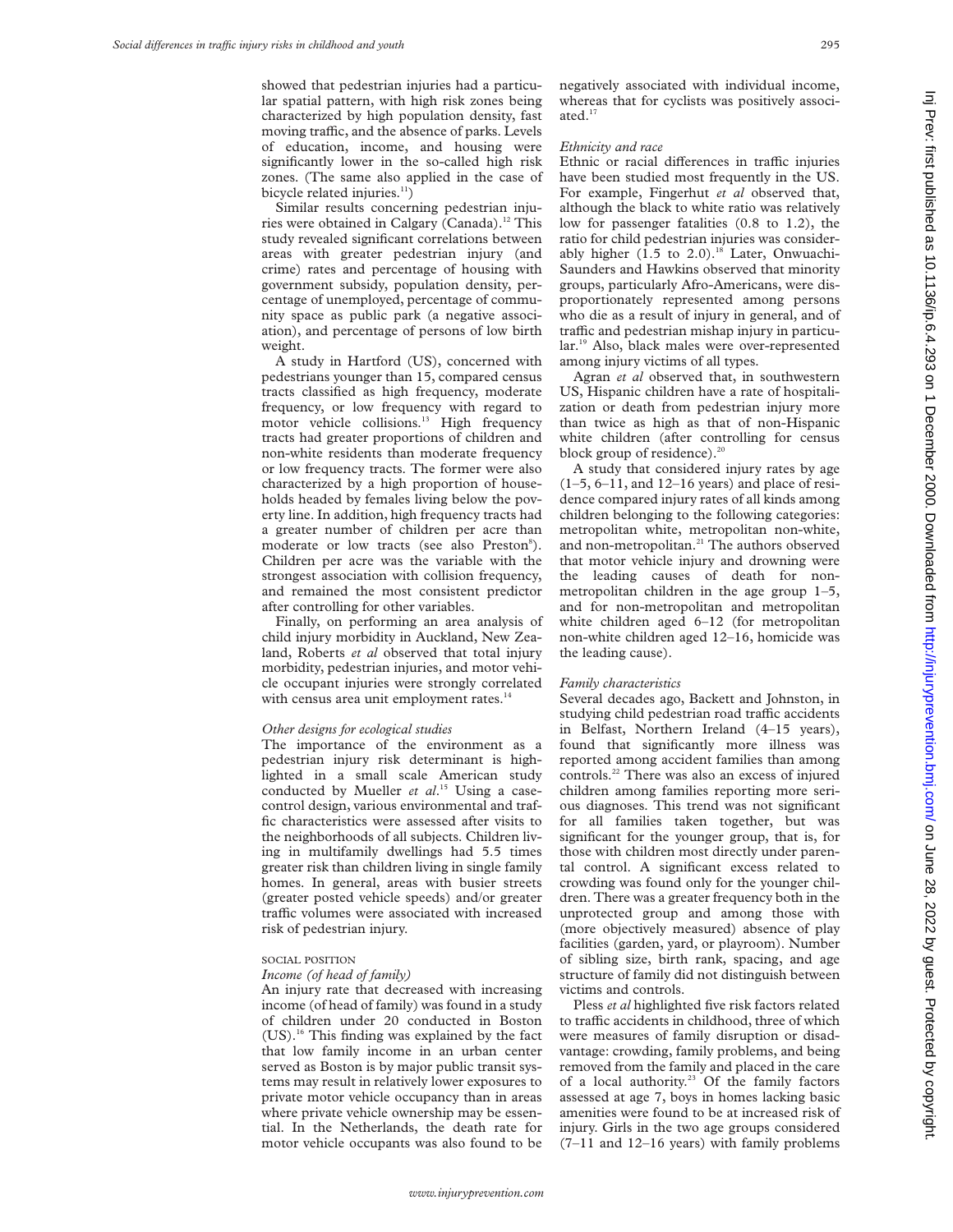also showed significantly raised odds ratios. In addition, with regard to these same factors assessed at the age of 11, boys not living with their natural mother and those in either age range who had been taken into the care of the local social services, showed significantly increased risk of injuries.

Higher family stress and lower family supportiveness, as well as crowding in nonblack families, were also found to be significantly more often reported among children aged 5–12 years injured as pedestrians than among controls in a study conducted by Christoffel et al.<sup>24</sup> Roberts found that sole parenthood was a significant injury risk factor for pedestrian injury in the Auckland region of New Zealand.<sup>25</sup> However, although sole parenthood was associated with a greatly increased risk of injury among European families, in families from the Pacific islands it seemed to have a significant protective effect.

Focusing on Hispanic children in the southwestern US (0–14 years), Agran *et al* observed that pedestrian injury risk increased with household crowding, one or more family moves within the past year, poverty, and inability of the mother or father to read.<sup>26</sup> Other factors, such as being a child in a single parent households, or a child whose parents did not drive a car, had relatively little education, or were of rural origin, were not significantly associated with injury risk.

# EXPOSURES

#### *Risk activities*

It has been shown that pedestrian injuries in early childhood occur most often near the home.<sup>8 10 11 23</sup> This is not surprising because this is where young children spend most time. Preston observed that young boys (3–7 years) were more likely to be injured while playing than girls (see also Havard<sup>27</sup>).<sup>8</sup> Another study found an increase in injuries among boys was in the fall, because of playing outside in the dark streets but not because of traveling to school.<sup>28</sup>

From another perspective, Roberts and Norton observed that there are considerable socioeconomic and ethnic differences in children's exposure to risk as pedestrians (but not in parental perceptions of risk).<sup>29</sup> These are reflected in particular in differences in patterns of children's travel to school. The increased pedestrian injury rates found for poor children and some ethnic groups (for Maori and Pacific Island children in New Zealand in this case) may be explained in part by increased exposure. In turn, increased exposure is likely to reflect social and economic constraints rather than differences in perceptions of danger to children as pedestrians.

#### *Behaviors*

Backett and Johnston compared a randomly selected group of school aged children who had a pedestrian injury with a control group matched for various personal and family characteristics: family and maternal health, maternal preoccupation, family size and age structure; poverty and prosperity of family, protected and unprotected play, crowding,

#### **Main findings**

- The evidence accumulated so far on social differences in traffic injuries among children suggests that children from lower social positions and in more deprived socioeconomic areas are quite consistently more at risk than others.
- This may apply in varying degrees according to sex, age, and category of traffic injury (pedestrian, motor vehicle passenger, and cyclist).
- So far, the explanation best supported by the evidence is that the social gradient reflects differential exposure of children to various hazards (as opposed to propensity to behave in any particular manner).

other accidents, intelligence.<sup>22</sup> They observed that neither measured intelligence of the child nor a history of other accidents in the family distinguished significantly between the victim and control. A later study observed that boys seem to accept greater risks than girls in the face of oncoming traffic (for example, when crossing the road) and that they make less use of safe crossings, $27$  a finding in line with those showing that girls are more often injured than boys under these circumstances. 8

A wide ranging study dealing with child behaviors and traffic injuries was conducted by Pless *et al.*<sup>23</sup> When all factors were entered into a final model, only five remained: fidgety, abnormal behavior, and three measures of family disruption or disadvantage. The authors believed the most striking finding to be the paucity of strong predictors. They argue that this suggests that the major risks of traffic injuries among children are not those associated with personal or family characteristics, but rather with environmental factors.

# **Discussion**

The evidence accumulated so far on social differences in traffic injuries among children suggests that injury mortality and morbidity have non-random individual and spatial distributions. Children from lower social positions and in more deprived socioeconomic areas are quite consistently more at risk than others. This may apply in varying degrees according to sex, age, and category of traffic injury (pedestrian, motor vehicle passenger, and cyclist).

Though the reasons for that are still unclear, the explanation best supported by the evidence is that the social gradient reflects differential exposure of children to various hazards (as opposed to propensity to behave in any particular manner). For those reasons, the mechanisms contributing to social differentials in traffic injury risks deserve greater attention in future research.<sup>30</sup>

# MAIN LINES FOR A RESEARCH AGENDA

Injury research still lacks explanatory models for—and data on how—contextual and individual factors, separately and interactively contribute to injury causation. Inspiration can be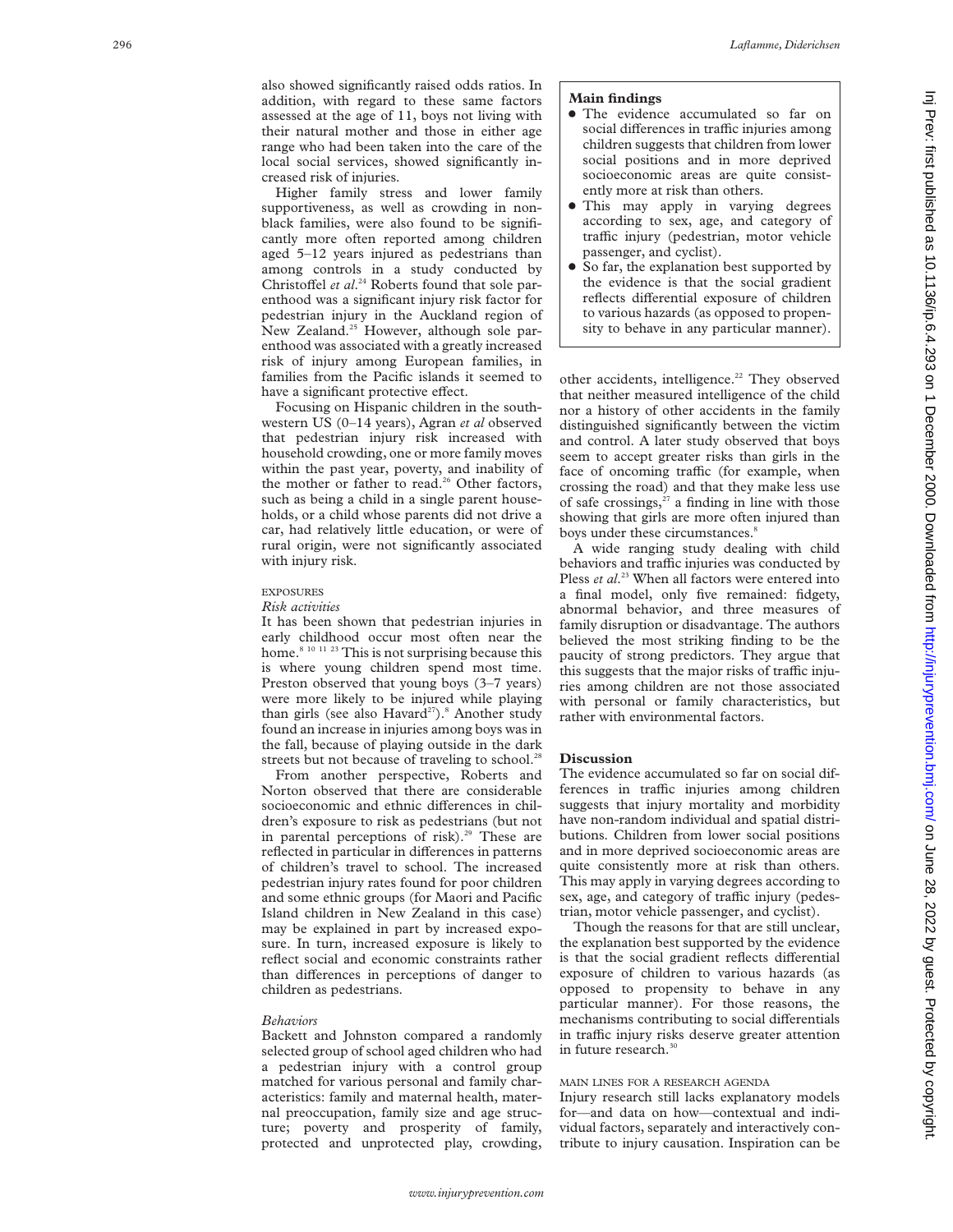found in the rapidly growing volume of public health research designed to elucidate the role played by people and places in the determination of social differentials in health.<sup>3 4 31-35</sup> Research of that kind would be of considerable help in understanding the social patterning of exposures to traffic injury and, ultimately, in increasing equity in the benefits of local or national preventive strategies, where it is needed (see an example in Reading *et al*<sup>35</sup>).

Having access to both individual outcomes (for example injuries) and individual and contextual exposures, it is possible to break down the simple ecological relationship between social deprivation and traffic injury rate into specific questions related to mechanisms (see fig 1) and test them empirically. The questions of primary importance as for traffic injuries are summarized below.

# *Question 1. What is the effect of the social context on injury risks, after controlling for individual effects?* (see D in fig 1)

Social context, as defined earlier, constitutes an explanation level *per se* of injury occurrence, in general, and of traffic injury, in particular. For sure, consideration of the nature and role of context (for example, living area or community) influences is by no means new in safety research. However, scrutiny of the precise meaning of an "area effect", and explicit consideration of how such effects are specified statistically, have been absent from most empirical research into the determinants of safety in populations. It may be that area level variation is unimportant, or that area level variables that explain this variation cannot be found.35 But this can only be established, as distinct from being assumed, by employing empirical model specifications that enhance rather than constrain the capacity of a model to reflect the underlying conceptual framework.<sup>34</sup>

# *Question 2. Are ecological influences due*

*exclusively to characteristics of the people that live in it?*

An ecological relationship between, for example, relative deprivation and injury rate might be due to the sum of individual effects, that is quite simply, that poor individuals are at greater risk (see A in fig 1). Segregation on the housing market is a possible socioeconomic engine in this context.

But there are effects other than "compositional" ones that may lie behind the effect of the living context, so-called contextual effects.<sup>30</sup> Contextual effects operate where the health and safety experience of a particular type of individual depends not only on such individuals' own characteristics but also on the area where they live. Besides the net effects underlined in question 1, contextual factors may interplay by modifying some individual mechanisms, namely differential exposures and differential susceptibility (respectively I and II in fig 1).

# **Where are we and how could we move forward?**

- $\bullet$  Injury research still lacks explanatory models for—and data on how contextual and individual factors, separately and interactively contribute to injury causation. Inspiration can be found in the rapidly growing volume of public health research designed to elucidate the part played by people and places in the determination of social differentials in health.
- Research of that kind would be of considerable help in understanding the social patterning of exposures to traffic injury and, ultimately, in increasing equity in the benefits of local or national preventive strategies, where it is needed.

# *Question 3. Does the social context modify the degree of differential exposure?*

Context related factors may have a protecting impact on differential traffic exposures (see B in fig 1), when traffic separation or a well functioning public transport system eliminate some risks—for the benefit of all.

# *Question 4. Does the social context have an effect and interact with individual exposures?*

It is clear that physical context (in terms of traffic intensity) or a protective arrangement (such as traffic separation or the provision of school transport) will have a strong impact on injury risk. But the social context, in terms of social cohesion or extended family networks, may also play a non-negligible part. In many cases, contextual effects will modify the effects of specific individual exposures (see C in fig 1). Empirically, such effects will be demonstrated by interaction between area and individual exposure.

# *Question 5. Do exposures to traffic risk differ between social groups?*

This question can be included in the more general question concerning the amount and pattern of children's activity (current and as it develops over time). As previous studies have shown, there are good reasons to believe that there are differences in the extent to and manner in which children and youth use the streets (for example, transport themselves, play and so on; see I in fig 1). In this context, the "specific exposures" in fig 1 refer to time spent or distance walked in traffic, or to number of transient triggering exposures (for example, poor traffic regulation, control malfunctioning).

# *Question 6. Are factors modifying the effect of specific exposures related to social position?*

Social position influences, for example, degree of parental supervision and other factors that might modify injury risks at a certain level of traffic exposure or transient risk (see II in fig 1). Such differential susceptibility can be tested empirically by analyzing whether specific